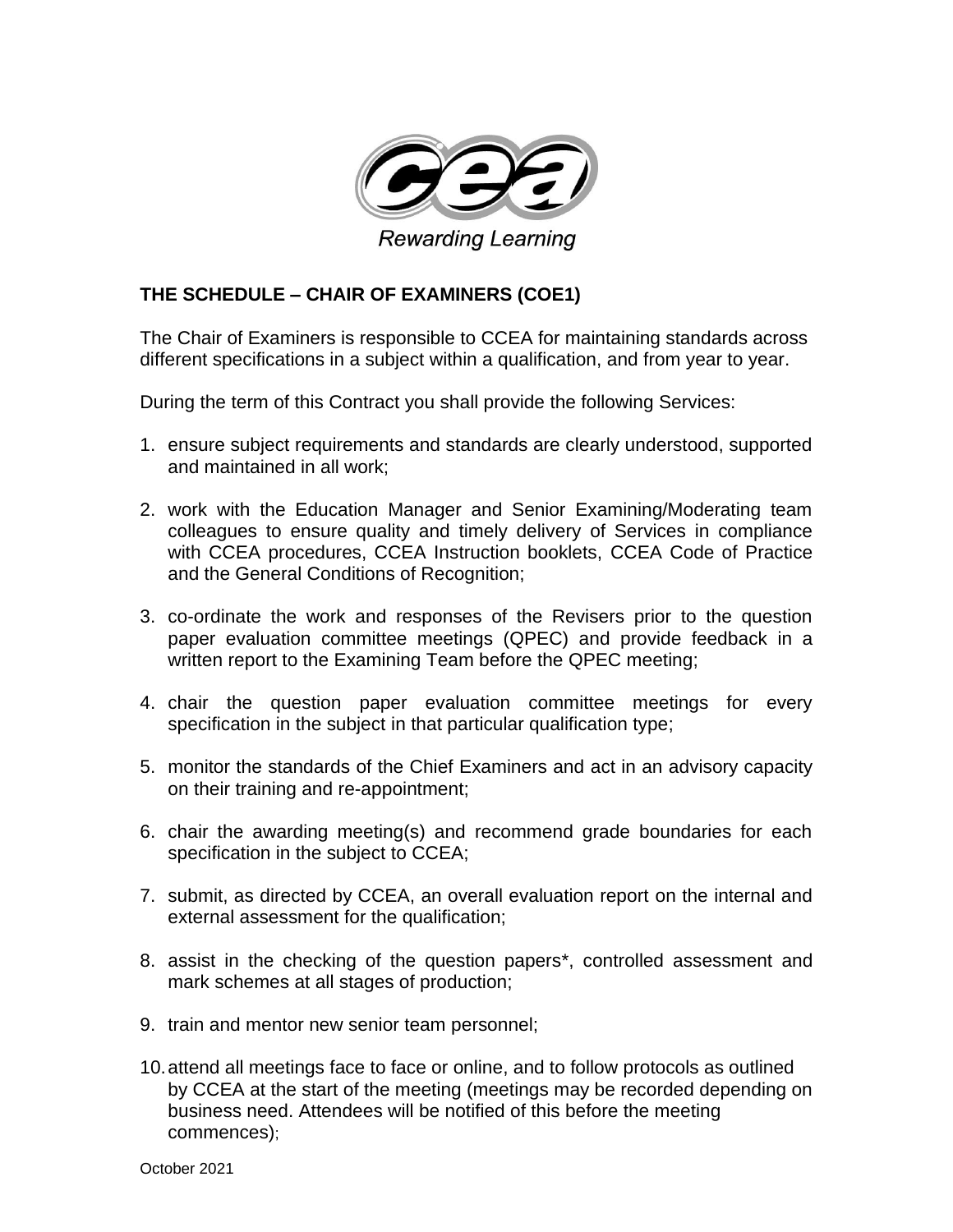- 11.ensure that all work for CCEA, including information exchanged at CCEA meetings or whilst on CCEA business, remains confidential and is not discussed or reviewed in public places;
- 12.ensure that all work is carried out to a high standard and is completed within agreed deadlines;
- 13.be available during the Post Results period to conduct review of scripts;
- 14.conduct teacher support events and/or centre visits where required by the Education Manager;
- 15.engage in modernisation activities and assist in the development of materials in support of the relevant specification;
- 16.attend training courses arranged by CCEA, in relation to new methods, techniques of assessment and administrative procedures;
- 17.engage in contract performance management with the Education Manager;
- 18.support CCEA as directed with its strategic modernisation programme for examinations and assessments. This can include but is not limited to: reviewing and testing new technologies and processes, participating in pilot projects and providing detailed feedback to improve learning and development;
- 19.perform any other services as CCEA may reasonably require in respect of/relevant to the development of examinations.

\*Throughout this document the words *question papers* are to be interpreted as including the range of examination materials produced (eg tapes, tasks, resource materials) in addition to the question papers and mark schemes as relevant to the subject.

**Please note:** If the Chair of Examiners is leading a meeting on CCEA's premises, it is their responsibility, at the beginning of each meeting, to make those members attending aware of fire evacuation procedures.

## **CONFIDENTIALITY AND PROFESSIONAL INTEGRITY**

Please note that all examiners who are contracted to provide services for CCEA are required to maintain the confidentiality of assessment materials as described in Condition G4 of the General Conditions of Recognition – Maintaining Confidentiality of assessment materials. The General Conditions of Recognition state that: